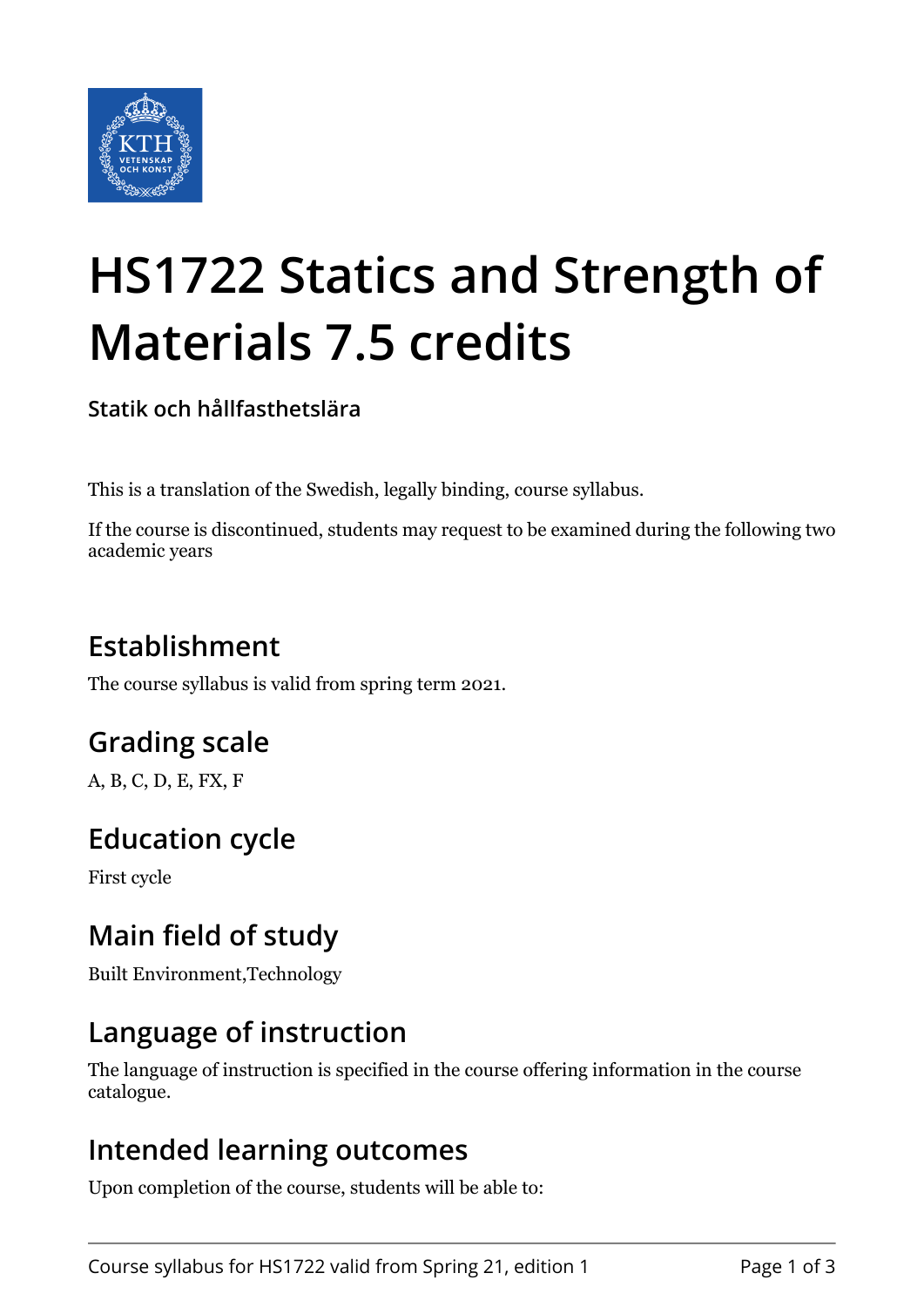- Determine the magnitude and direction of resultant force
- Calculate the centre of mass for an asymmetric cross-section
- Calculate support reactions for cantilever and simple beams
- Calculate and draw load, shear and moment diagrams
- Calculate normal stresses for axially loaded members
- Perform calculations of deformation using Hooke's law
- Perform calculations of shear stresses for small cross-sections
- Perform calculations of bending stresses in cantilever and simple beams
- Calculate cumulative loads for cases with dead weight and one imposed load

#### **Course contents**

- Support reactions
- Normal force, shear force and bending moment
- Hooke's law
- Axially loaded members. Trusses.
- Normal stresses in beams
- Deflections of beams
- Optimization of structures in order to achieve increased sustainability

#### **Specific prerequisites**

Students in year 1 of the Higher Education Diploma programme in Construction Management

#### **Examination**

• TEN1 - Examination, 7.5 credits, grading scale: A, B, C, D, E, FX, F

Based on recommendation from KTH's coordinator for disabilities, the examiner will decide how to adapt an examination for students with documented disability.

The examiner may apply another examination format when re-examining individual students.

#### **Other requirements for final grade**

Passing grade on written examination (TEN1, 7.5 credits), grading scale: A-F

Overall course grade is based on grading scale A-F